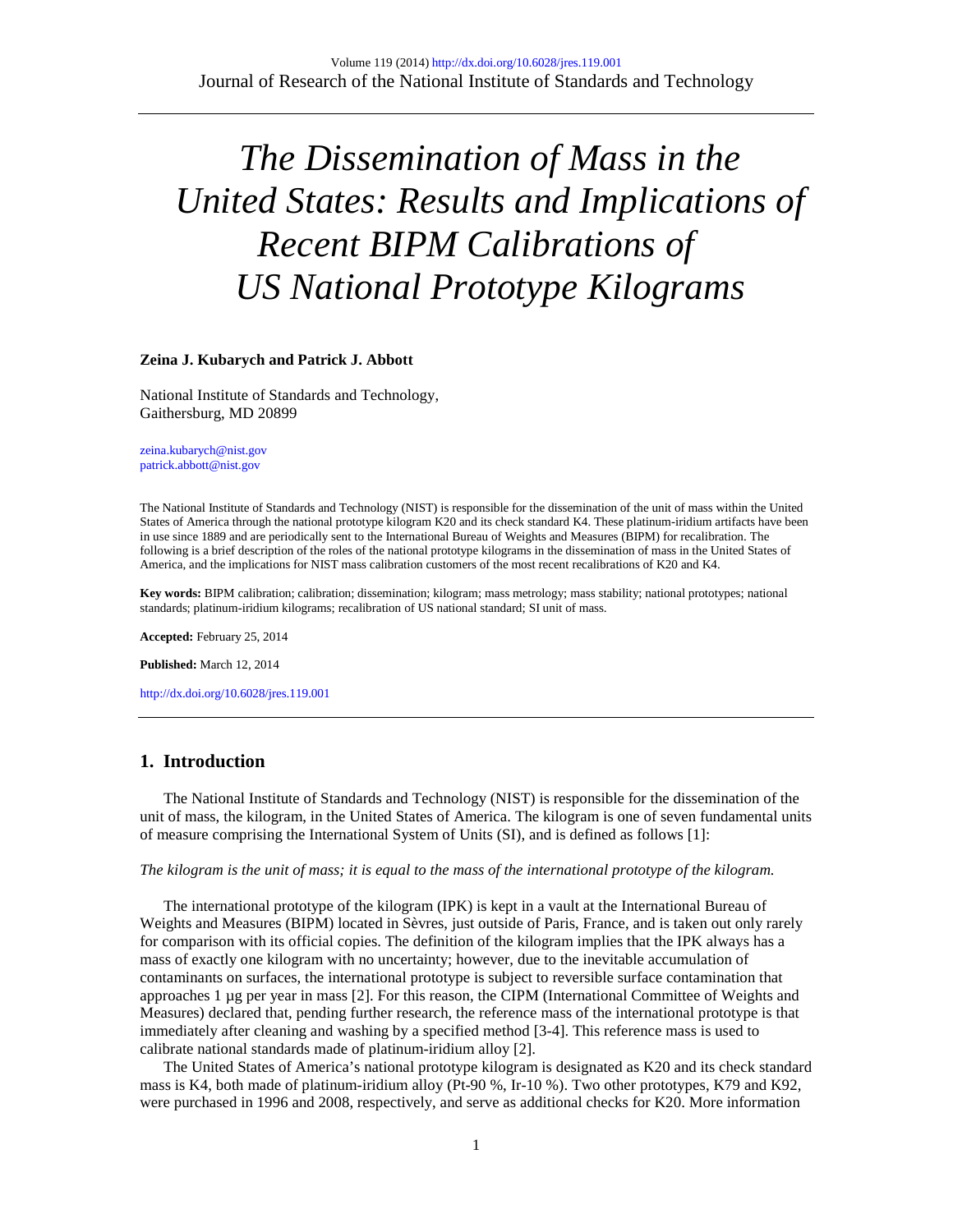on the history of the IPK and the K20 and K4 prototypes is given by Jabbour and Yaniv [5]. NIST is responsible for the storage and maintenance of the national prototype kilogram and its check standards, and uses these artifacts to calibrate its own working standards for the dissemination of mass from 1 mg to 28 000 kg. Proper maintenance of the standards includes periodic recalibration at the BIPM. There is no prescribed recalibration interval for the national standard K20, and during its more than 120 year existence, periods of several decades have elapsed between recalibrations. Table 1 shows the dates of recalibration for all four Pt-Ir kilograms belonging to NIST, along with their corrections from the IPK.

Table 1. Year of calibration and masses reported by BIPM for the U.S. prototypes showing corrections after cleaning (when cleaned) in mg to that of the international prototype kilogram (IPK).

| Year | K20      | <b>K4</b> | <b>K79</b> | <b>K92</b> |
|------|----------|-----------|------------|------------|
| 1889 | $-0.039$ | $-0.075$  |            |            |
| 1937 | $-0.021$ |           |            |            |
| 1948 | $-0.019$ |           |            |            |
| 1984 | $-0.022$ | $-0.106$  |            |            |
| 1992 | $-0.021$ |           |            |            |
| 1996 |          |           | $+0.358$   |            |
| 1999 | $-0.039$ | $-0.116$  |            |            |
| 2008 |          |           |            | $+0.335$   |
| 2010 | $+0.006$ |           |            |            |
| 2011 |          | $-0.063$  |            | $+0.357$   |
| 2012 |          |           | $+0.405$   |            |
| 2013 |          | $-0.064$  |            |            |

# **2. Dissemination of the Unit of Mass**

 Since the unit of mass is only available at the BIPM, it must be disseminated to the rest of the world through a series of comparison calibrations involving national prototypes. For the United States, K20 is calibrated at the BIPM, and the unit of mass is then disseminated at NIST from K20 to a mass scale covering multiples and submultiples of the kilogram, as outlined in Ref. [5]. Stainless-steel 1 kg working standards are first calibrated for use by direct comparison with K20; these working standards are then used to calibrate stainless-steel multiples and submultiples of the kilogram. Transferring the mass scale to stainless-steel working standards minimizes the use and handling of the platinum prototypes, thereby protecting them from possible damage or contamination (dirt, grease, etc.) that could lead to instability.

 Prior to any dissemination, the mass of K20 is verified at NIST through the use of check standard K4, and more recently, K79 and K92. In this process, the check standards are calibrated against K20, and the results are compared against historical values from the BIPM and previous internal verifications [6]. Statistical process controls are applied to the check standard calibration data for quality assurance [7]. Deviations from accepted mass values of the check standards may indicate a change in the national prototype K20 or in one or more of the check standards. Redundancy of measurements is essential in identifying possible instabilities in any given mass artifact, and control charts of results are used to determine when recalibration at the BIPM is necessary.

# **3. Calibration History of Platinum Prototypes**

 Plots of the BIPM calibration histories for K20 and K4 are shown in Fig. 1. The plots indicate several salient features pertaining to stability of the artifacts. The calibration history of K20 indicates that between 1889 and 1984 there was very little change in its mass, approximately 0.020 mg. After 1983, calibrations were performed more frequently, and cleaning of the artifact (marked by a **C** in the plots) was done on three occasions. The same is true for K4, which was recalibrated in 1984 for the first time in nearly a century.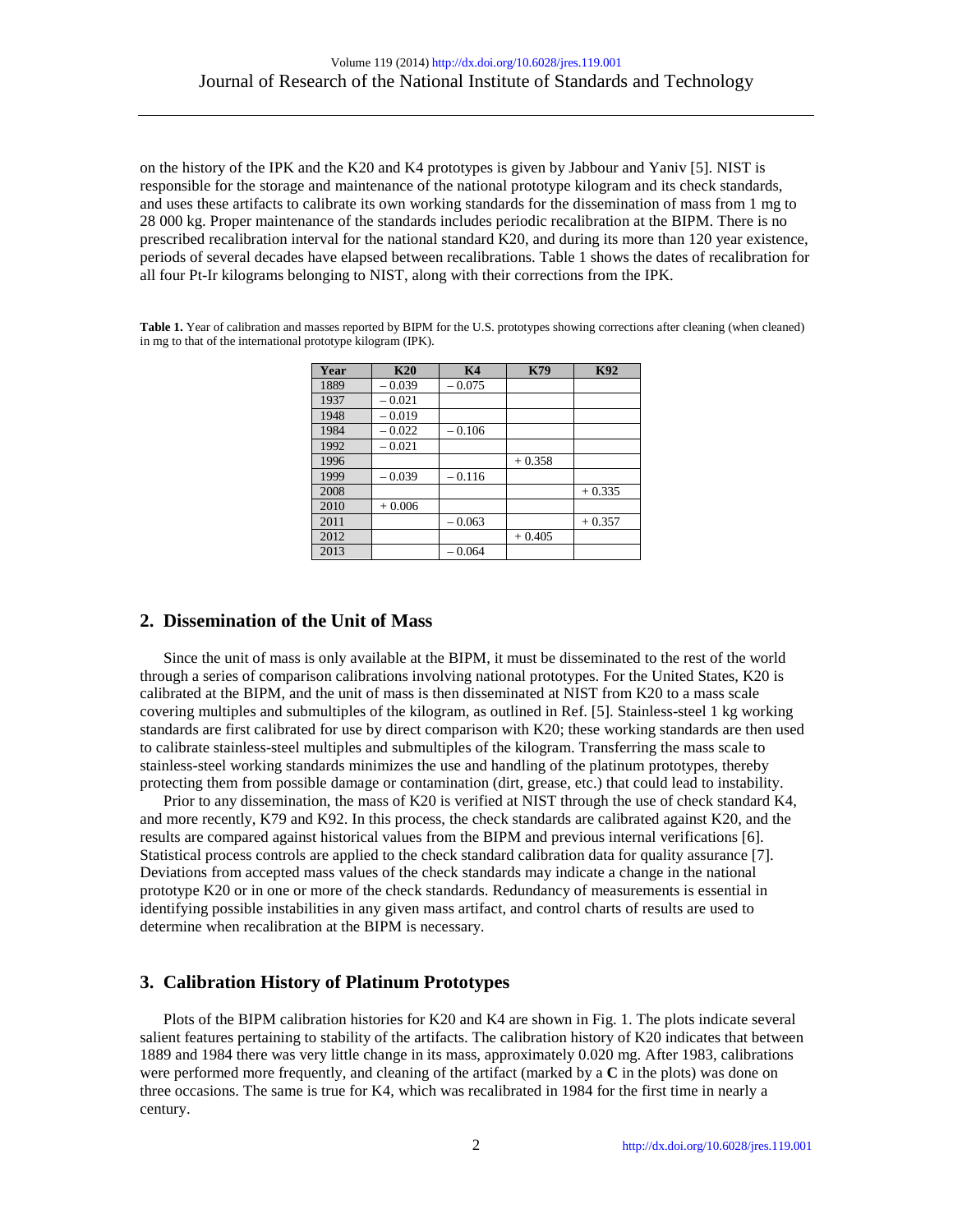

**Fig. 1.** History of the calibration of the U.S. National Prototype K20 and check standard K4 at the BIPM. The uncertainty bars (k=1) for each number are the uncertainties reported by the BIPM on the calibration certificates. No uncertainty was reported on the 1948 calibration of K20.

## **3.1 Recent Recalibrations**

 In 2010, K20 was sent to the BIPM for recalibration after approximately 10 years since its previous calibration. This was soon followed by K4 in early 2011. No cleaning was done on either artifact. As seen in Fig. 1, both artifacts changed significantly in magnitude (+0.045 mg for K20 and +0.053 mg for K4) and in the same direction (heavier). These changes are unprecedented in the history of both artifacts over such a short recalibration interval, though ironically, these changes were not detected at NIST. This is due to the comparison nature of mass metrology and the nearly identical change in magnitude and direction of the artifacts' masses. The prototypes K79 and K92 were also recalibrated at the BIPM in 2012 and 2011, respectively. K92 was found to be 0.022 mg heavier than its initial value reported in 2008, and K79 was found to be 0.047 mg heavier than its most recent weighing in 1996. The changes to these prototypes are also very large when compared to the historical data of K20 and K4 presented in Fig. 1. Prototype kilogram K4 was recalibrated in 2013 and it was found to be 0.001 mg lighter than the 2011 value. The calibration history for all four Pt-Ir prototypes, limited to the period of time from 1990 to 2013, is shown in Fig. 2.

 As stated above, K20 and K4 changed by nearly the same amount between 1999 and 2011. During that time period, K79 changed by a similar amount. The average rate of change for the artifacts K20, K4, and K79 over this time period is 0.0041 mg/year, 0.0044 mg/year, and 0.0029 mg/year, respectively. Although it is not valid to assume that the changes in the prototypes occurred smoothly and monotonically between 1999 and 2011, the fact that K4 and K79 didn't vary by more than  $\pm 0.004$  mg when used as check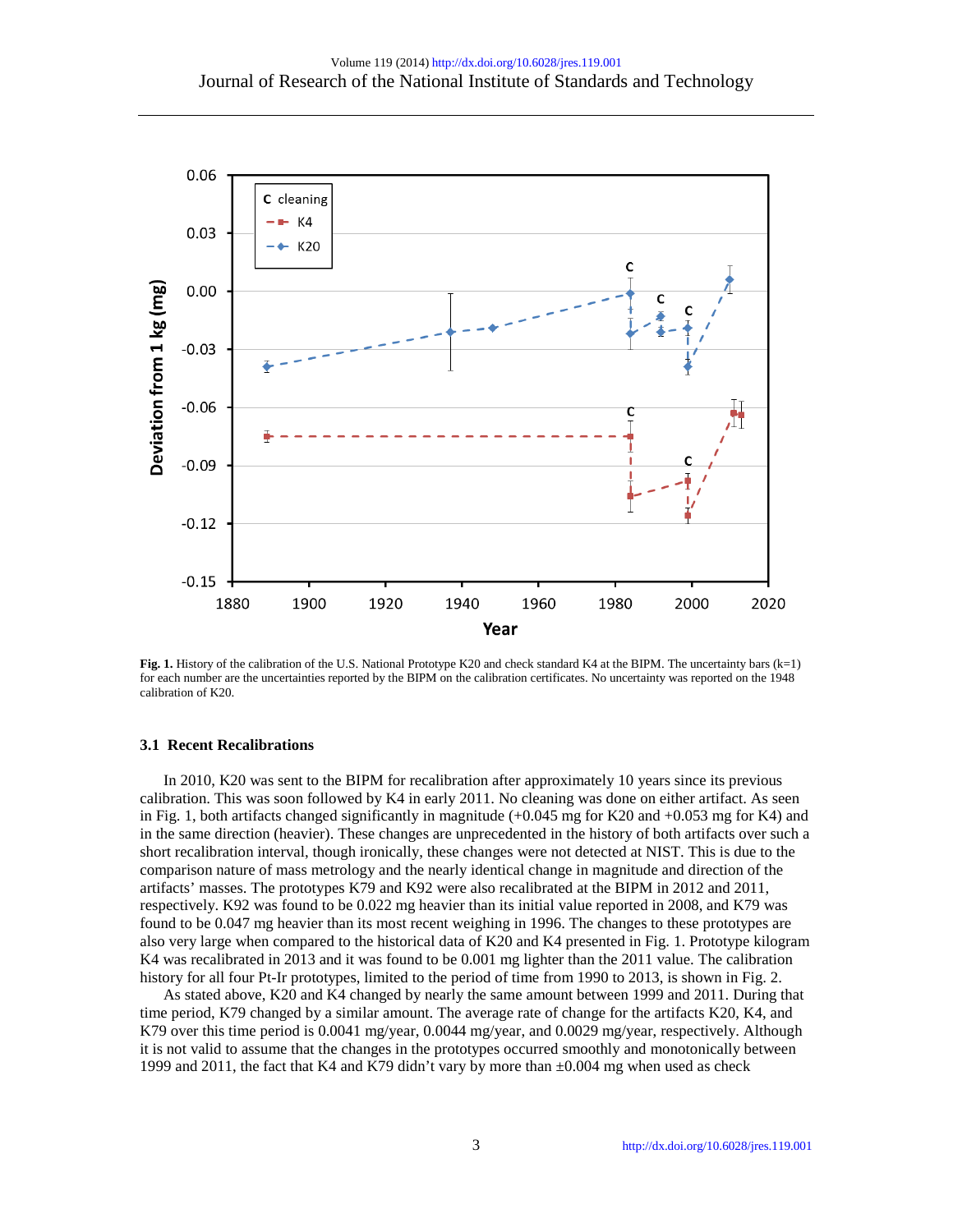

**Fig. 2.** History of the calibration of all four Pt-Ir prototypes at the BIPM since 1990. The K4 and K20 data is identical to the last three calibrations shown in Fig. 1. The uncertainty bars  $(k=1)$  for each number are the uncertainties reported by the BIPM on the calibration certificates.

standards for K20 during this period is further evidence of a similar rate of change for all three prototypes. Of course, the lack of calibration data points in the middle of the 12 year interval from 1999 to 2011makes it impossible to draw other conclusions about the rate of mass change of the prototypes. The rate of change of 0.0073 mg/year exhibited by K92 during a three year period from 2008 to 2011 is unexpectedly large and therefore very alarming.

## **3.2 Effect of Recalibration on Mass Dissemination and Recommendations**

 The large changes in K20 and K4 are reflected in all subsequent calibrations performed by NIST. The following are implications and recommendations that pertain to NIST's mass calibration customers:

- 1. As a result of the recalibration of the US prototype kilogram all calibrations performed at NIST after December 2010 could show a +0.045 mg/kg change in a standard being calibrated, in addition to other changes due to wear, contamination, and any other effects contributing to the stability of mass standards.
- 2. Since it is not possible to determine the origin in time or the nature of the  $+0.045$  mg/kg change one cannot retrospectively correct any mass standard calibrated prior to December 2010.
- 3. In consequence, laboratories operating at Echelon I [8] (OIML [9] classes  $E_1$ ,  $E_2$ , ASTM [10] classes 0, 1) should have their references recalibrated at NIST to guarantee traceability to the 2010 calibration of K20.